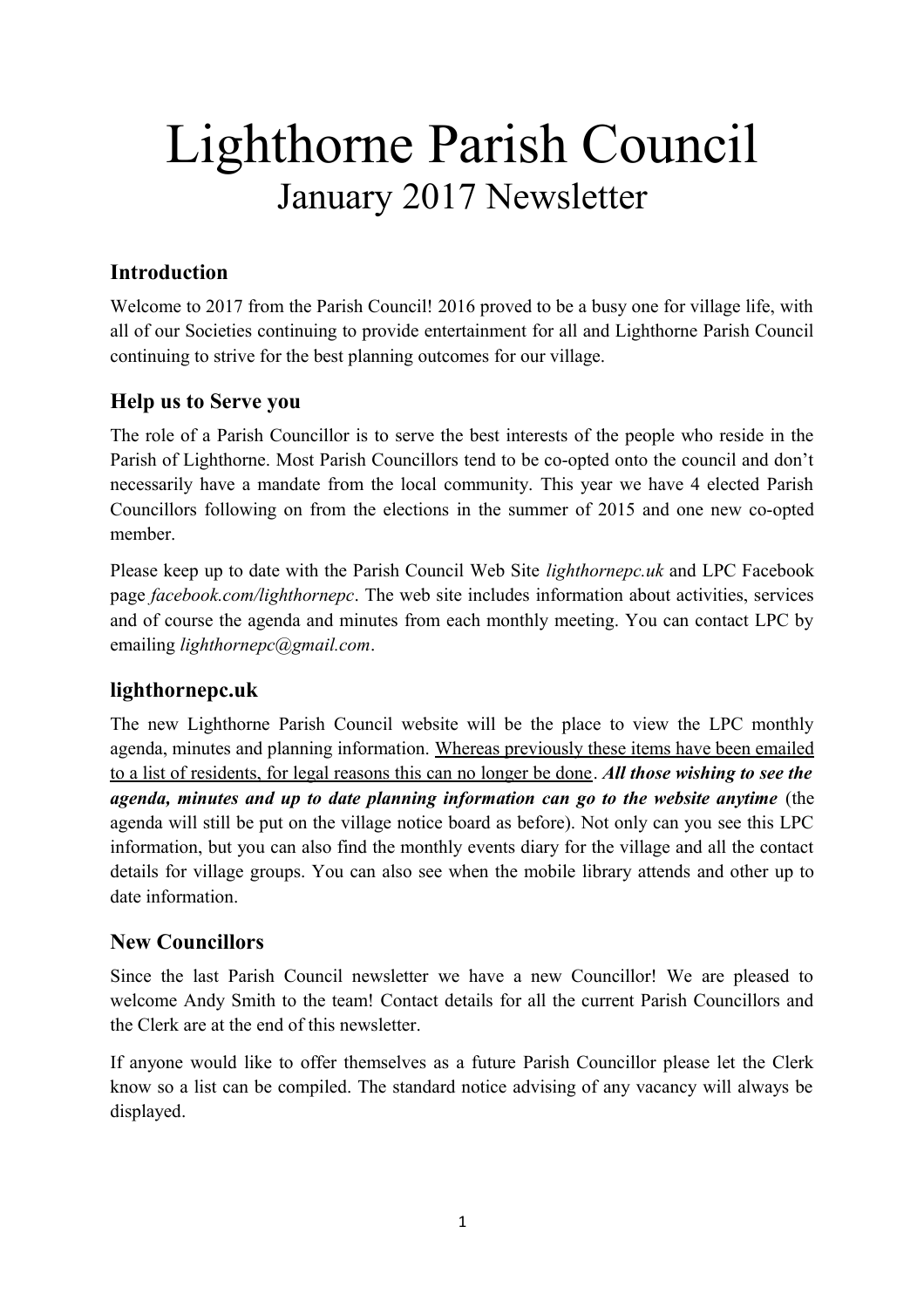# **Core Strategy and GLH Overview**

2016 saw another Inspection in Public of the Core Strategy. The Government Inspector recommended that the Core Strategy could be adopted subject to some amendments. These were made and the Core Strategy was adopted last summer – including GLH as a New Town.

2016 saw two outline planning permission applications for GLH – first the 2,000 houses put forward by the Bird Group et al and second the 1,000 houses put forward by IM Properties. LPC was represented at both these hearings as were other affected villages and parties. We argued strongly against permission being granted, not least as we believe their transport assessment is flawed – SDC voted to grant both applications in outline – full applications will have to be heard before any houses are built and we will keep a keen eye on them.

December saw a consultation on the treatment of the B4100. The developers presented options to traffic calm the B4100. Numerous residents and LPC representatives suggested that a third route out of the New Town with a second spine road through it acting as a bypass of the B4100 for the residents would help alleviate congestion. This suggestion was dismissed out of hand. We will report back on the results of the consultation and any further suggestions being put forward by the developers.

#### **Junction 12 of the M40**

J12 is now classed as being fully operational and is being assessed as to its effectiveness over a 3 month period. Please keep us informed of your experiences of the new junction!

#### **Playground Update**

'Friends of Lighthorne Playground' (FLIP), set up to improve and update the playground facilities had a great 2016! First of all, securing a grant of £8,000 from Tesco's Bags of Help initiative and secondly being awarded a grant from the National Lottery for £10,000.

This has meant the addition of a fabulous new timber frame tower, a new round-a-bout, new trim trail and a new bench as well as an 8 seater picnic table.

Many thanks to FLIP for all their hard work over the last year.

#### **Lighthorne Neighbourhood Watch Scheme**

Lighthorne has an official Neighbourhood Watch scheme and membership is free of charge. To apply to join, please visit *[ourwatch.org.uk](http://ourwatch.org.uk/)* and enter your post code in the search facility. You will be e-mailed details of local crimes and disturbances and you can report local incidents to the co-ordinator, Colin Such. If you require leaflets about house security or Neighbourhood Watch window stickers, please contact Colin on 651411.

Warwickshire Police and West Mercia Police support the activity of thousands of members of watch schemes. For more information regarding watch schemes in your area, including Neighbourhood Watch and to sign up visit *[warwickshire.police.uk/register](https://www.warwickshire.police.uk/register)*.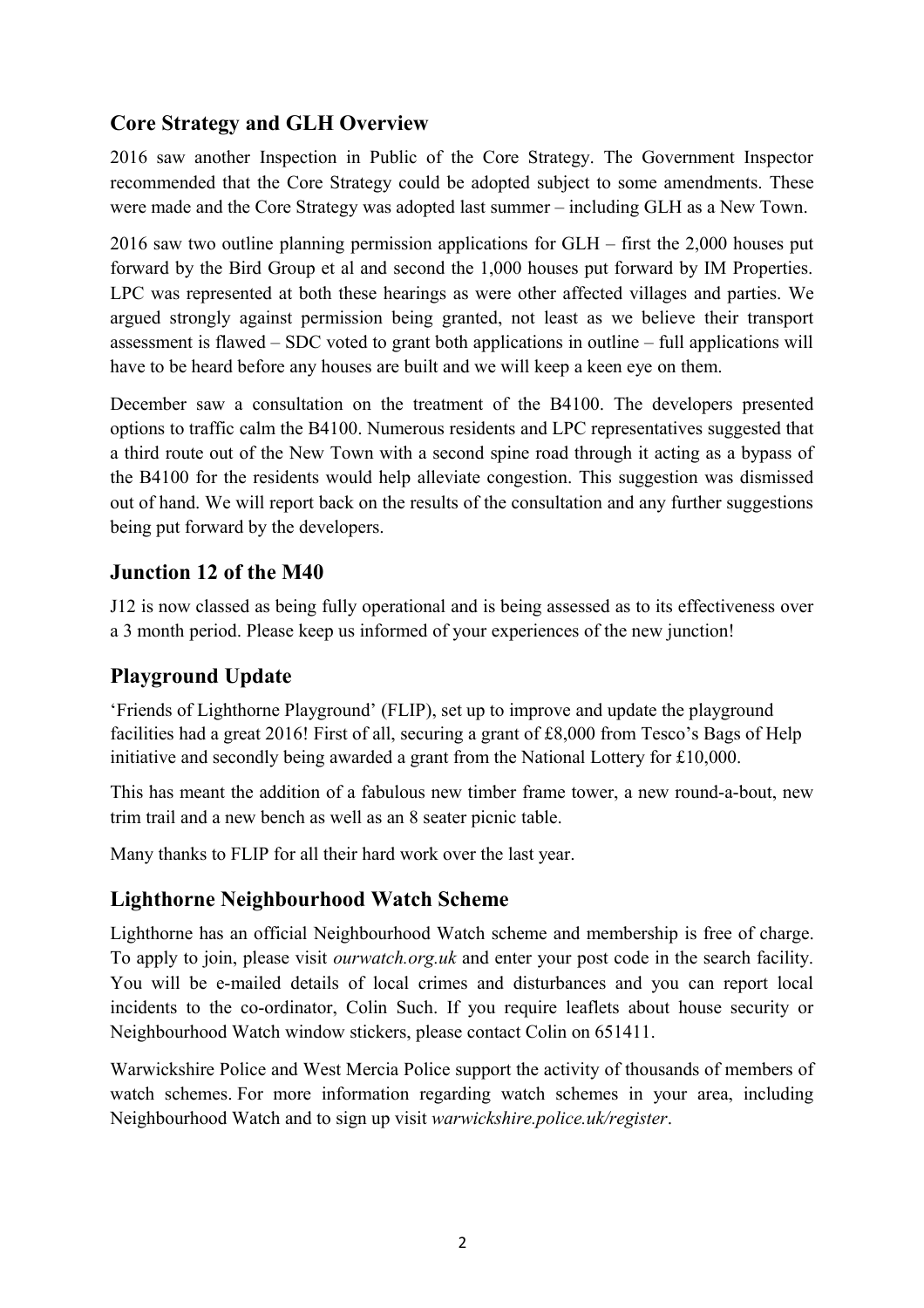# **Parking**

Parking in the village continues to be a problem. Guidelines were produced in conjunction with the police to try and provide residents with a guide to responsible parking. These were previously delivered to every household in the village. Could we politely ask that everyone tries to adhere to these guidelines? Anyone with a driveway should always try and park their vehicles and, if possible, visitors' vehicles on the driveway. With the increased number of vehicles travelling through the village it is more important than ever to try and avoid a potential accident caused by irresponsible parking. Further copies of the guidelines are available.

# **Speed of Traffic**

With the increased volume of traffic travelling through the village there is more concern over the speed at which it is travelling. The Parish Council is in regular contact with Jaguar Land Rover (JLR) to try and address the issue. If anyone spots a vehicle travelling at excessive speed and is able to get the registration number, please let the Parish Council know. In many cases the vehicles are owned by JLR and they will speak directly with the driver and give them a warning. There are ongoing discussions with JLR and AML to try and find new solutions for dealing with their workforce traffic.

We are aware that the volume of traffic travelling through our villages at peak times is becoming an ever increasing issue. The situation is being constantly monitored.

# **Lighthorne Speedwatch**

Lighthorne has a police-trained Community Speedwatch team and its own laser speed monitoring gun. Speed monitoring sessions are arranged on an irregular basis. If you would like to join the team so that monitoring takes place more often, please contact Colin Such on 651411 or *[colinsuch@polane.plus.com](mailto:colinsuch@polane.plus.com)*.

# **Rural Crime Co-ordinator**

Bob Church is the Rural Crime Co-ordinator for Stratford District Council. Working closely with Warwickshire Police and Neighbourhood Watch, the aim of the role is to raise awareness across Stratford District of crime prevention techniques. As part of this Bob will highlight information from the Warwickshire Police website on how individuals can protect themselves to minimise the risk of becoming a victim of crime. Should you wish to contact Bob please either call 01789 260200 or email *[robert.church@stratford-dc.gov.uk](mailto:robert.church@stratford-dc.gov.uk)*.

# **Wellesbourne Safer Neighbourhood Team (SNT)**

The Wellesbourne SNT covers an area that stretches from Wolverton in the north west to Shotteswell on the Oxfordshire border in the south east. Police Constable Catherine Morgan is the beat manager. Catherine joined Warwickshire police in 1997, working across the area with response teams and therefore has a good working knowledge of the beat area. There are also two Police Community Support Officers (PCSO) on the team. Sarah Bailey has been a PCSO since 2006 and has previously worked in Stratford. She has been a member of the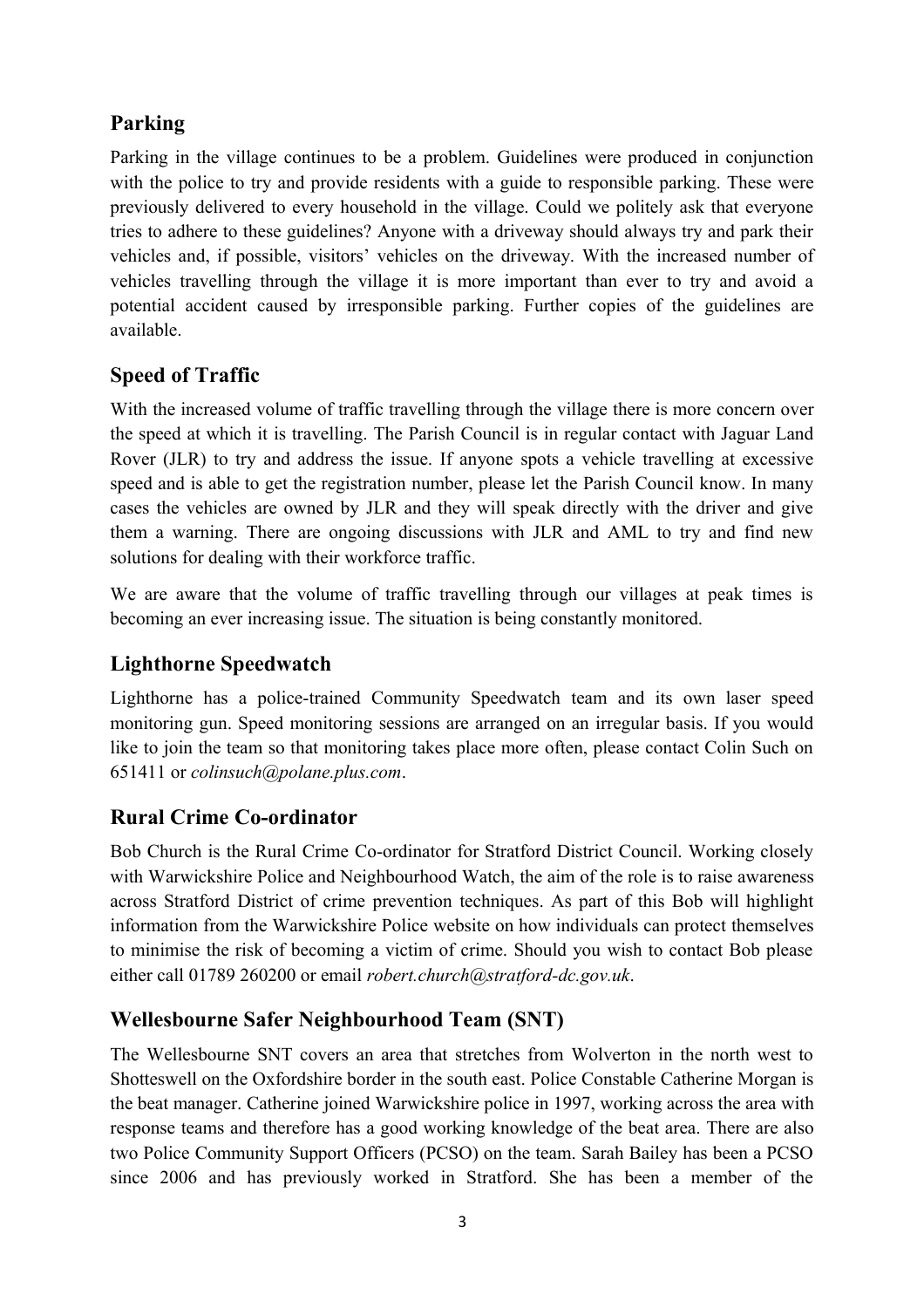Wellesbourne team since 2016. PCSO Charlotte Pereira is the other member of the team. Charlotte joined the team in 2016 having previously worked as a Safer Schools PCSO in Leamington.

The SNT are keen to get to know and work alongside local communities and regularly attend local fetes, community forums and hold property marking events. They can't promise to attend every event but are happy to be informed of local events and will try and attend where possible.

## **Reporting Suspicious Incidents or Circumstances**

The team would like to express their appreciation for reports of suspicious activities in the neighbourhood. If you wish to report anything, such as rogue traders, please telephone **101** to ensure that the incident is logged. The SNT telephone or email box is not monitored 24/7. 101 is the number to use for all non emergency calls to police and 999 continues to be the emergency number. If you have any general concerns, questions or suggestions for the team please e-mail *[wellesbourne.snt@warwickshire.pnn.police.uk](mailto:wellesbourne.snt@warwickshire.pnn.police.uk)*

The SNT webpage at *[warwickshire.police.uk/wells](https://www.warwickshire.police.uk/wells)* provides up to date information on the team's activities and reports of local crime incidents and suspicious circumstances, the team also post their newsletter on the website. If you would like to be notified when a newsletter is circulated, please either contact the team to be added to the email distribution list or sign up to the Community Messaging Service (CMS) and request 'Wellesbourne' and 'community messages'. CMS can be found at *[warwickshire.police.uk/cms](https://www.warwickshire.police.uk/cms)*. The team also use Twitter to post crime prevention and road safety advice, as well as photos of their patrols and events attended; you can follow the team on Twitter *[@wellesbourncops](https://twitter.com/wellesbourncops?lang=en)*.

#### **Annual Leaf Sweep**

Thank you to everyone who helped clear Bishops Hill and surrounding roads and walkways of leaves this year. Our team filled an astonishingly large number of bags and green bins and made this potentially dangerous steep walk way a safer place for the winter months. We will be doing it again next year, so watch out for a Sunday morning towards the end of November!

# **HRH The Queen's 90th Birthday Celebrations!**

On the  $21<sup>st</sup>$  April The Oueen celebrated her  $90<sup>th</sup>$  Birthday.

LPC *Cleaned for the Queen*! On Sunday 6<sup>th</sup> March a group of villagers worked hard to clear any rubbish from our village – many thanks to them all for their hard work.

*Street Party Sunday 12<sup>th</sup> June!* Everyone had a great afternoon (and even the weather was reasonably kind to us) at our street party. Thanks to everyone who attended, enjoyed our Pimms, barbeque and competitions – and many thanks for all the kind donations! Who can forget the adult egg and spoon race or indeed the surprisingly competitive tug of war! A suitably regal afternoon was had by all!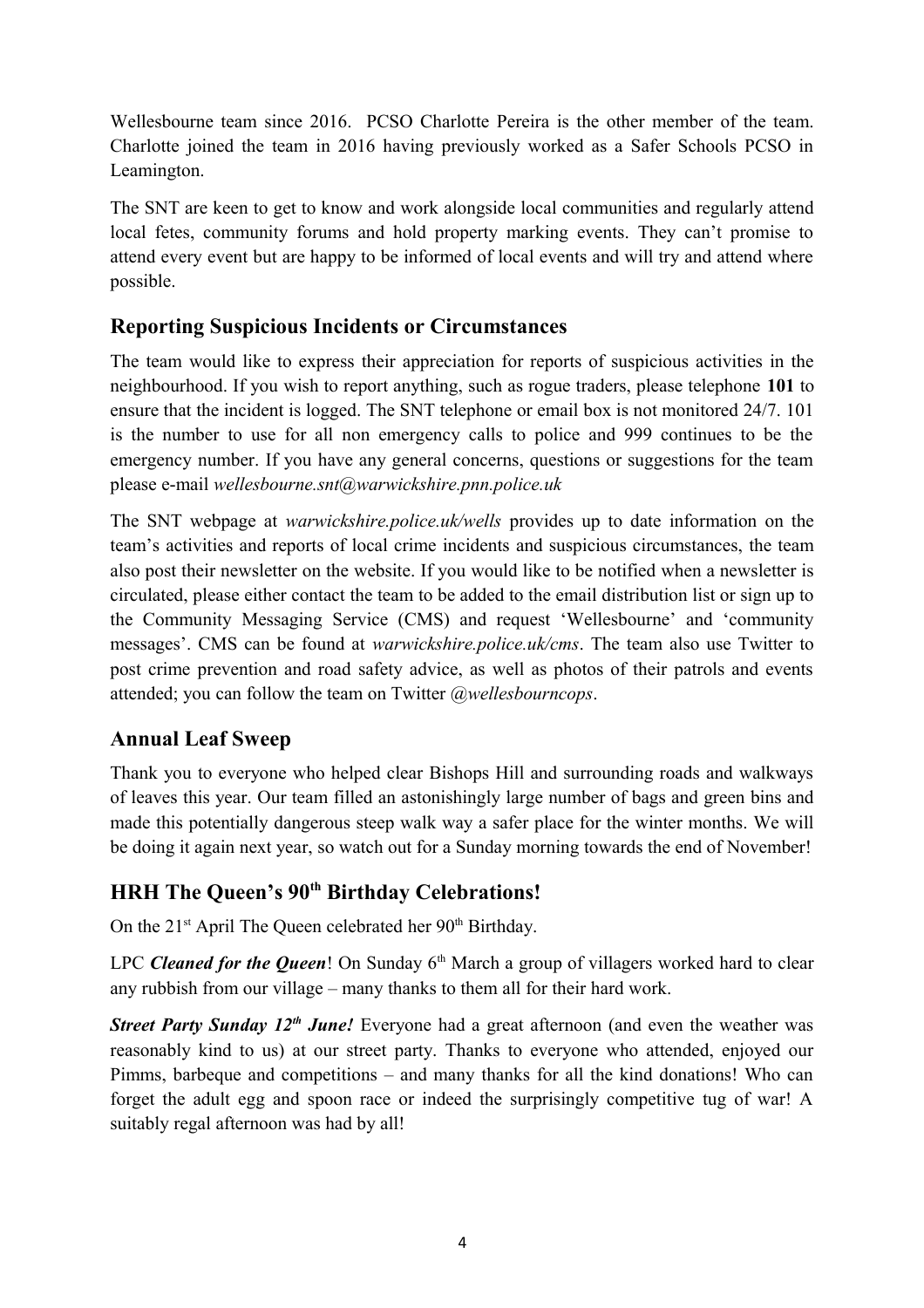## **Flooding and Sandbags!**

Luckily so far this winter flooding hasn't been an issue – should anyone require any sandbags please contact the Clerk - stock is located at the Cricket Pavilion.

#### **Hastings House Medical Centres**

From Monday 9<sup>th</sup> January Hastings House Wellesbourne and Kineton will be opening from 8am to 6:30pm with no closure at lunch time. The only closures will be for training at weekends on notified dates. They hope to provide an uninterrupted service.

## **Red Telephone Box on Church Lane**

We would like to extend our sincere thanks to Alwyn Knapton for maintaining his wildlife project within the red telephone box on Church Lane. The village has thoroughly enjoyed this informative and beautifully presented work over the past 9 years. Due to Alwyn's commitments at Compton Verney, he is unable to continue maintaining the red box - we wish Alwyn well in his future endeavours.

#### *If anyone has a project they think would be suitable for the red telephone box, we would welcome an approach to the Parish Council.*

#### **Dogs**

Walking a dog is the main opportunity for many people to enjoy being outdoors and to add to their health and well-being. On the other hand, many people, including many farmers and land managers, have concerns about dogs when they are not under proper control as this can cause serious problems, including worrying of and injury to livestock, disturbance of wildlife and alarming other people. Farmers also have concerns about dogs spreading diseases, particularly if dogs have not been regularly wormed.

Dog fæces can carry diseases that affect humans, as well as farm animals and wildlife. The highest risks are in fields of cattle, sheep and other animals, in fields where fruit and vegetables are growing, and in public open places where people can come into direct contact with dog faeces, such as sports pitches, playing fields, play areas, the roadside, along paths and tracks, and along riverbanks and lake shores.

If your dog defecates in these sorts of places, pick up and remove the fæces and take them away with you. Not doing so in any public open place is an offence, so take a poop-scoop with you every time you walk your dog. Also, do not allow your dog to stray away from your home as it may well then defecate in a public open space when not under your control.

The Parish Council has provided several bins specifically for dog mess but, if there is no bin where you are, take it home and dispose of it with the household rubbish.

Never allow your dog to stray from a public right of way and always keep it on a short lead (less than two metres) or under close control (responsive to your commands and kept close at heel) near animals.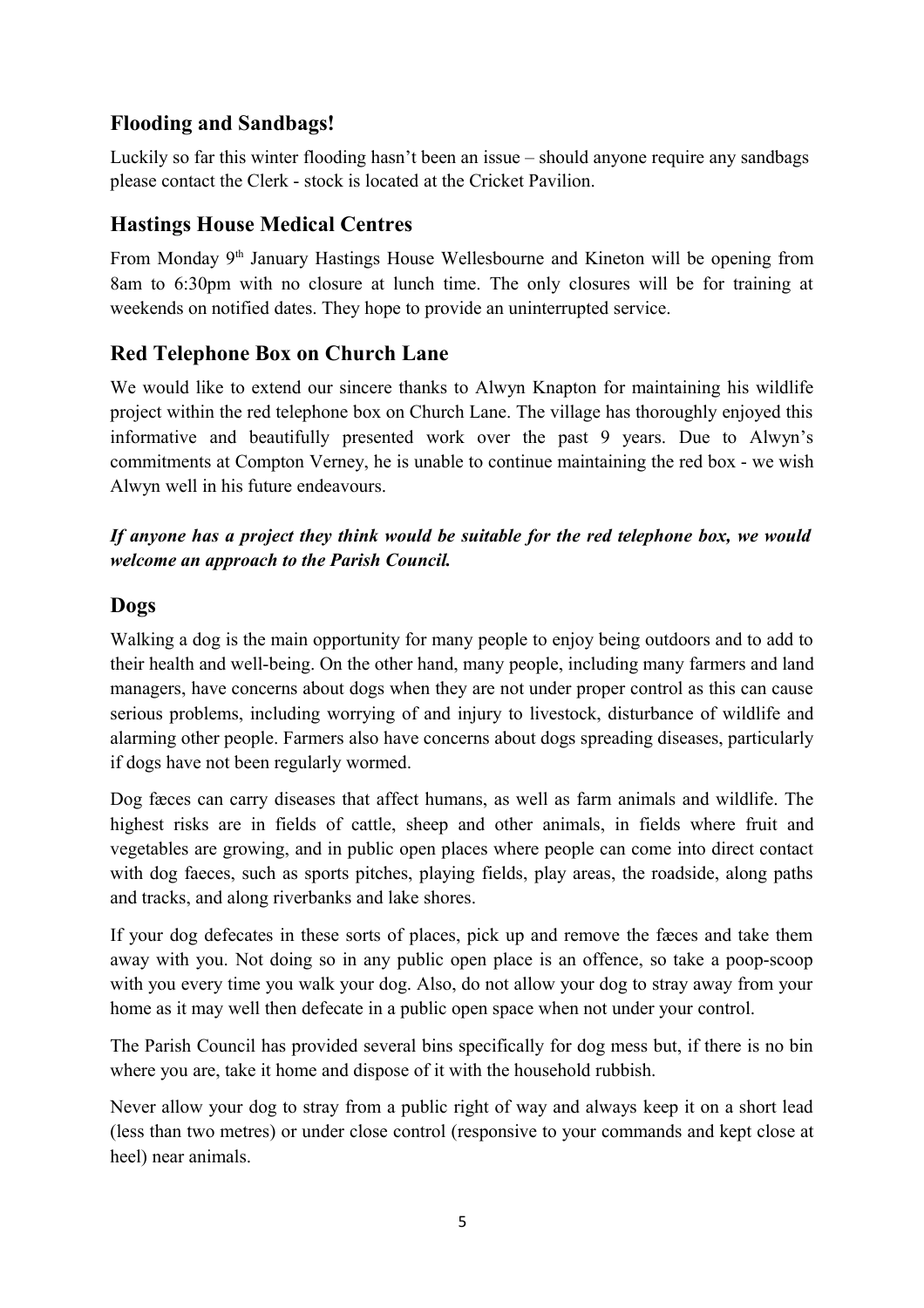Lisa Parks, the new dog warden for the area will come out and patrol upon request, please also note that there have been fines imposed by the new dog warden for fouling etc.

There have been a number of unofficial complaints regarding a small number of local dogs and their aggressive behaviour – if you have a dog you know can be aggressive towards other dogs, please ensure that it is fully under your control at all times and muzzled if necessary. We would wish to avoid any complaints being made 'official'.

# **Superfast Broadband Update**

Over the past 2½ years since the rollout of superfast broadband began, over 56,000 premises have been connected to the fibre network. It could be that you are already able to achieve superfast speeds but don't realise it yet. To find out, go to *[dslchecker.bt.com](http://www.dslchecker.bt.com/)* and enter a BT landline number, or your full address. Don't use a postcode on its own as that is not accurate enough.

The CSW Broadband team are currently rolling out Contract 2, Part 1, which is bringing superfast broadband to over 17,000 further properties across Warwickshire and Solihull. To check if you are covered, visit *[cswbroadband.org.uk/broadbandchecker](http://www.cswbroadband.org.uk/broadbandchecker)* and enter your postcode. Please bear in mind that the map is drawn at postcode level, so is indicative only, as telecoms infrastructure doesn't follow postcodes!

CSW Broadband are awaiting modelling from BT for a further £2m coverage, and hope to be able to map that during the spring of next year.

This is not the end of it. The team are currently working on the procurement for Contract 3, with a value of up to £20m (depending on the outcome of funding bids). Different technologies are likely to come into play, meaning that it will be possible to reach areas that simply could not be covered under the previous contracts. Also, as this is a competitive tender and there are likely to be a number of bidders, it is anticipated that value for money will be high – which will extend the coverage still further.

To receive updates on the rollout and on further coverage as it is planned, please register your details at *[cswbroadband.org.uk/register](http://www.cswbroadband.org.uk/register)***.**

# **The Pavilion Café**

The old 'sports club' in Lighthorne is now open as 'Lighthorne Pavilion Café'. We extend our gratitude to Ben Thornton and his team for making the Pavilion such a welcoming place and a great asset to the village!

# **Anonymous Letters**

A rising number of anonymous and offensive letters are being put through residents' mail boxes. Whilst we welcome constructive feedback, for any complaint to be taken seriously return details are required. We ask that any legitimate complaints are either made discreetly in person, or at a Parish Council meeting, or addressed to a specific Councillor or the Parish Council itself in writing, with your name and contact details. The authors of these letters might do well to research the *[Malicious Communications Act 1988](http://www.legislation.gov.uk/ukpga/1988/27/contents)*.